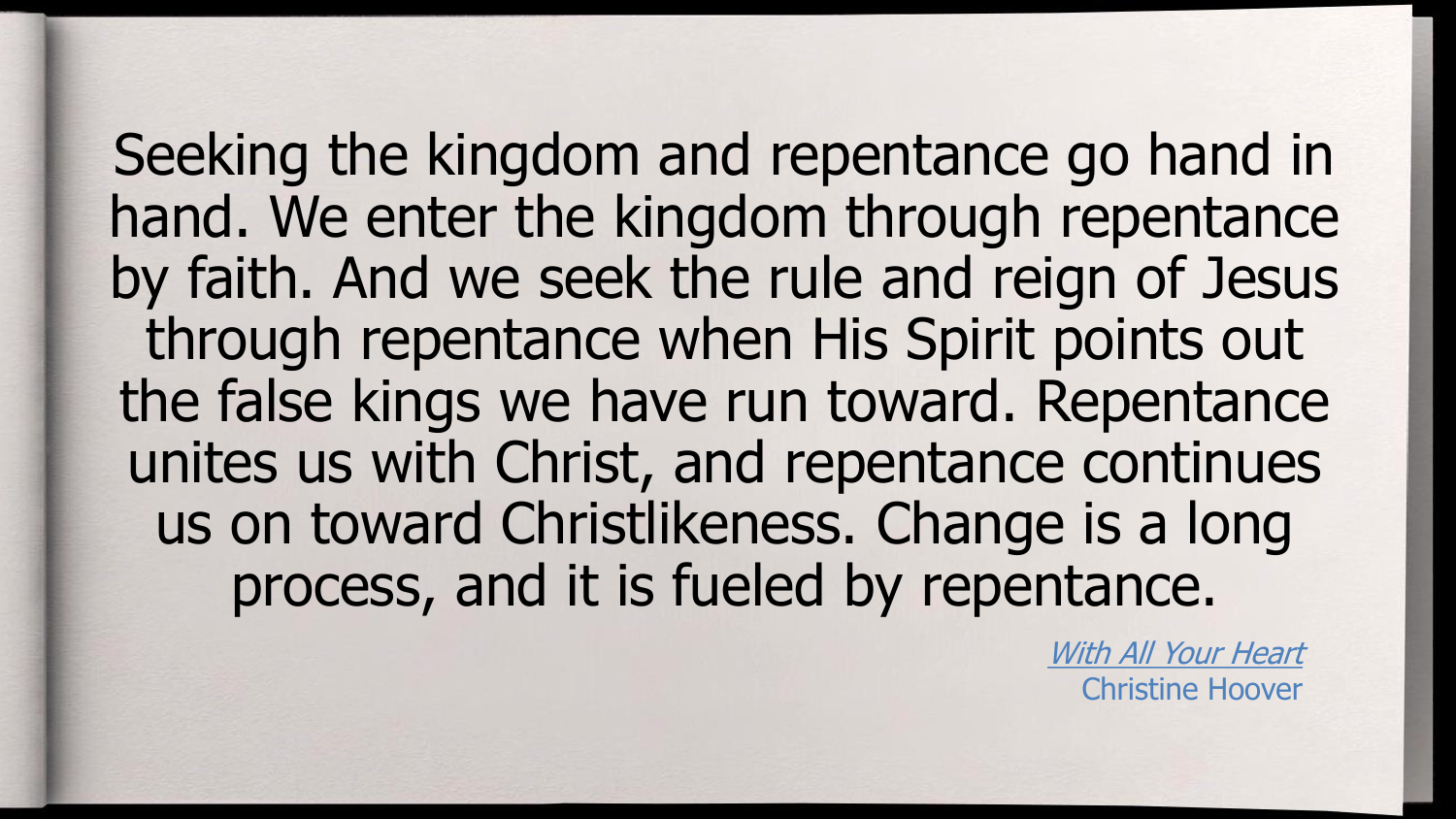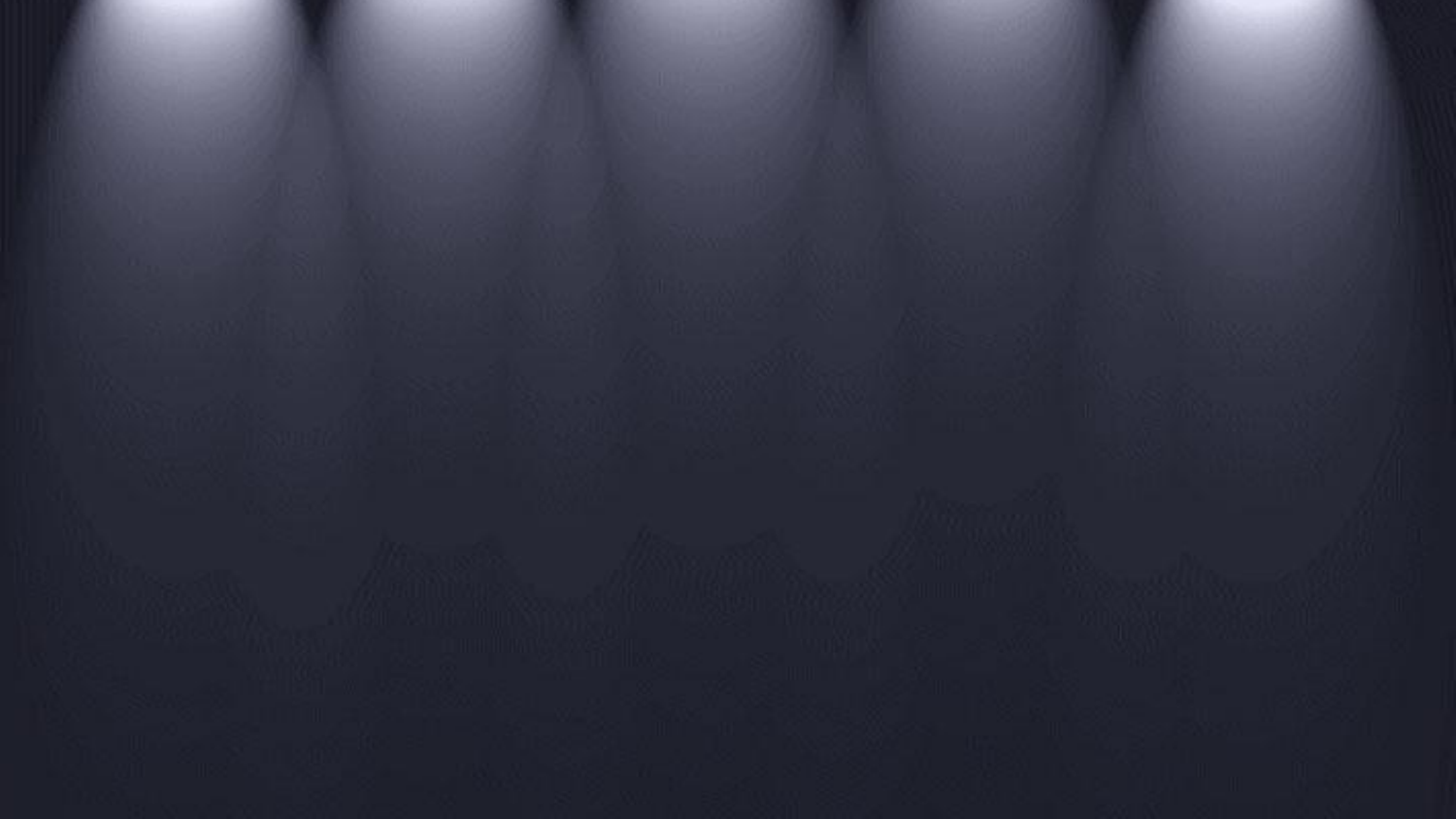We pray the prayer of repentance, the one Jesus taught us: "Thy kingdom come, thy will be done. This is a prayer that leads us away from self-rule and self-agenda. This is the prayer that returns us under the rule and reign of Jesus. Repentance, though painful at times, is a gift in the kingdom of God. Because through repentance we find life.

> With All Your Heart Christine Hoover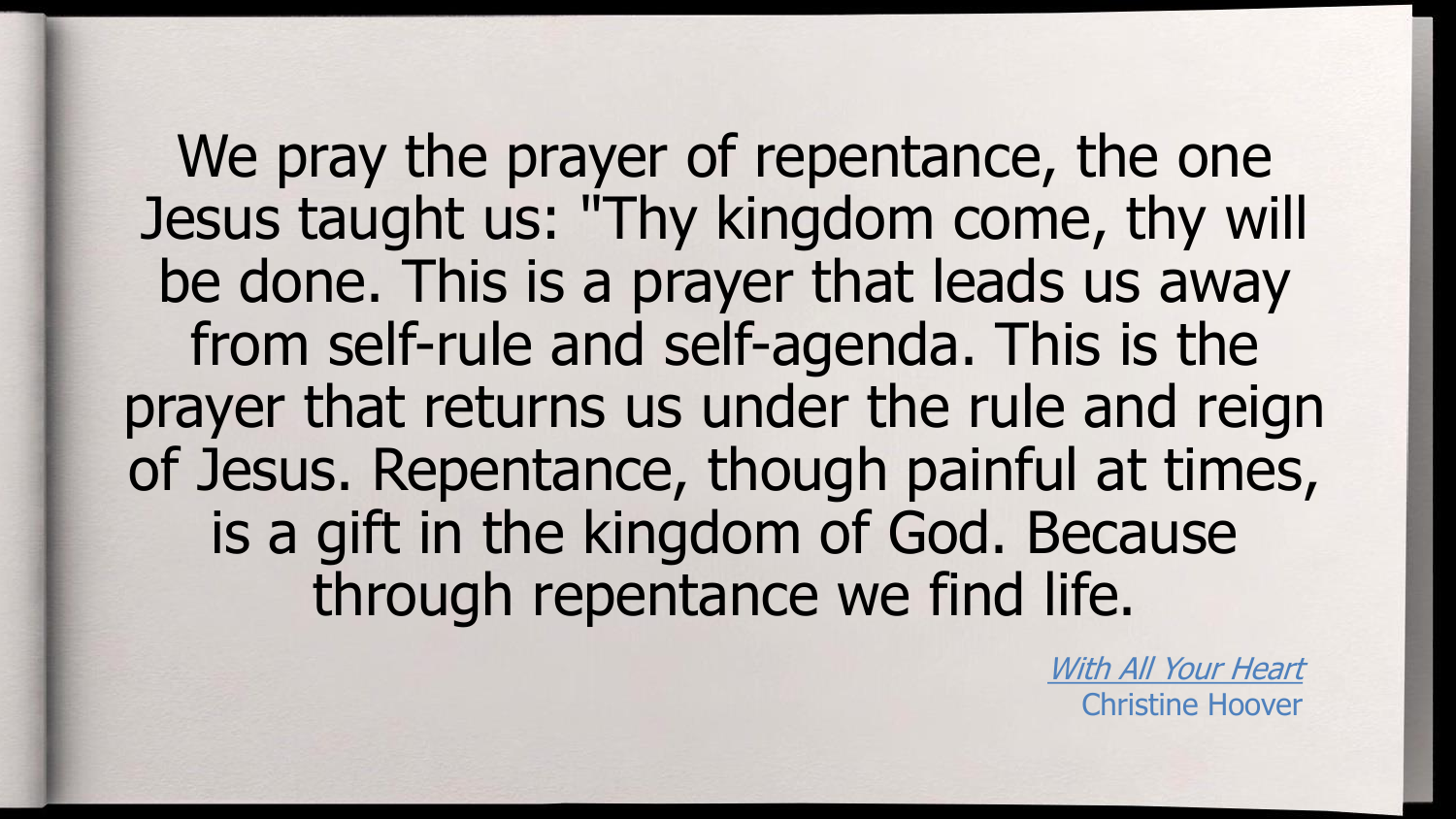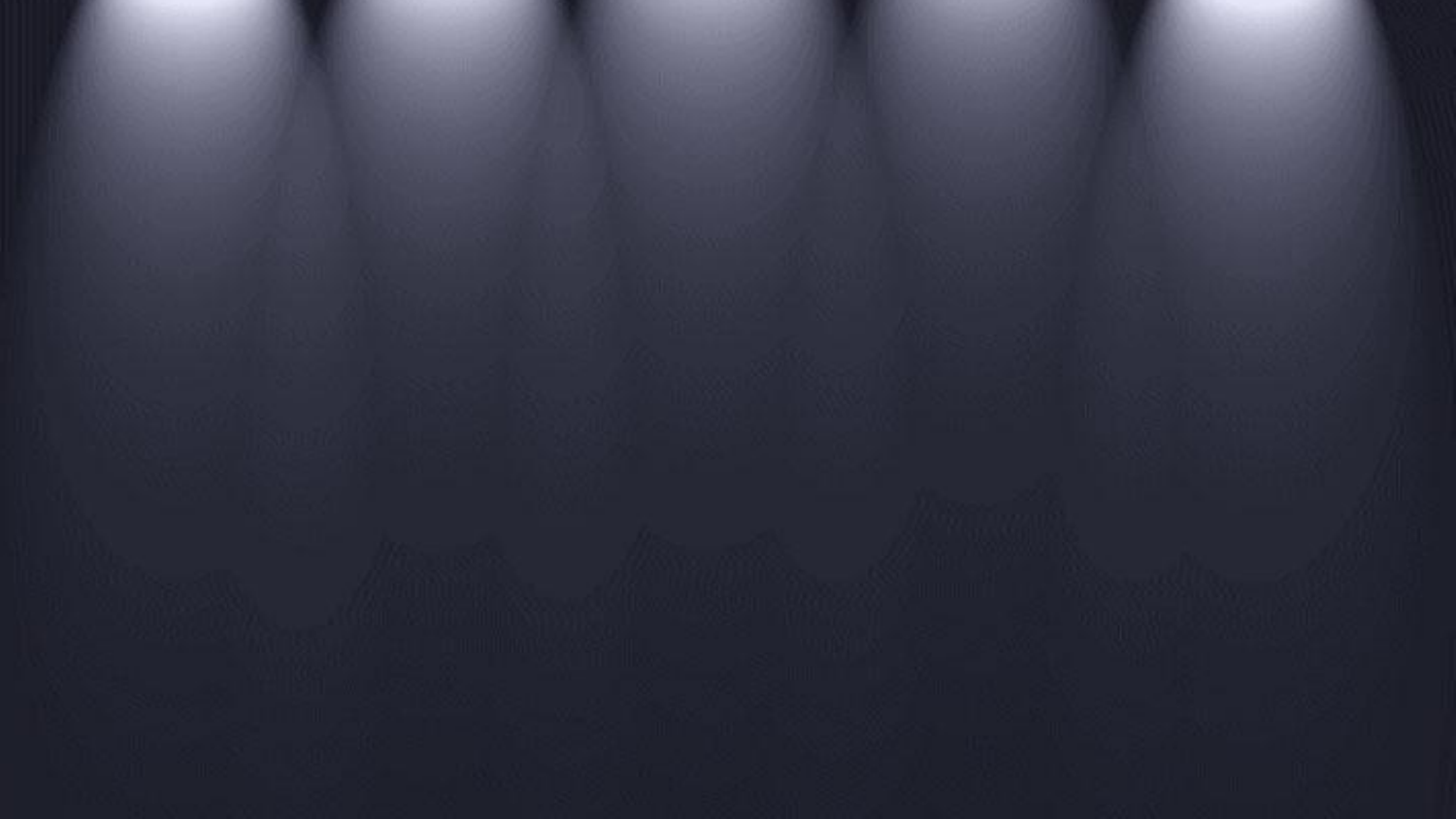**Accessing the Greater Glory** Larry Sparks & Ana Werner

There is no pride in heaven. Do you think we will care what we look like when we sit before the King of Kings one day? Nope. Our very response will be, "Holy, holy, holy!" Then why do we struggle with our pride now? There comes a place where all our pride is laid down for the glory of God. Like David we become unrestrained. When we worship without caring what it looks like or the response of others watching, it is a sweet incense unto the Lord.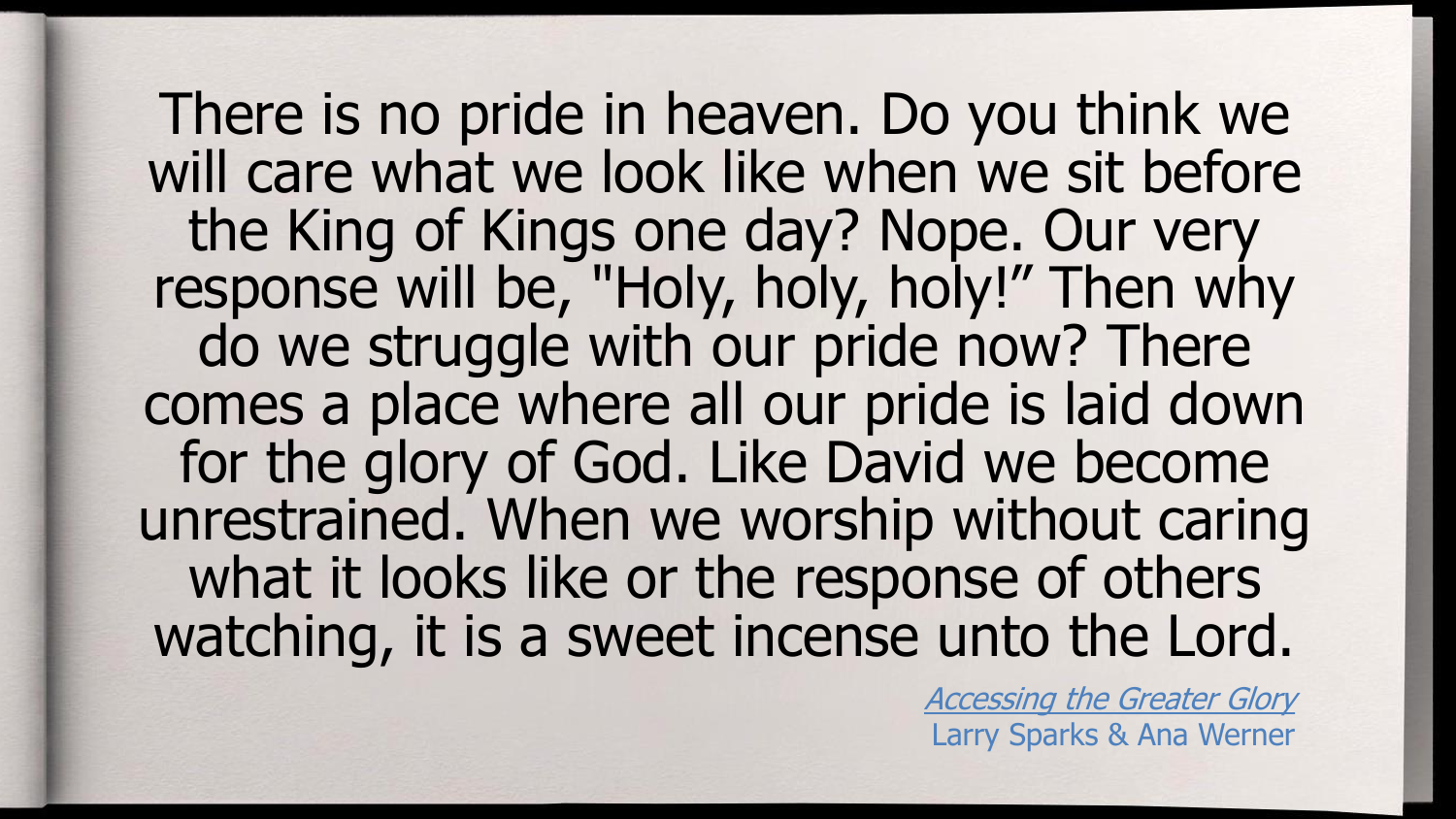